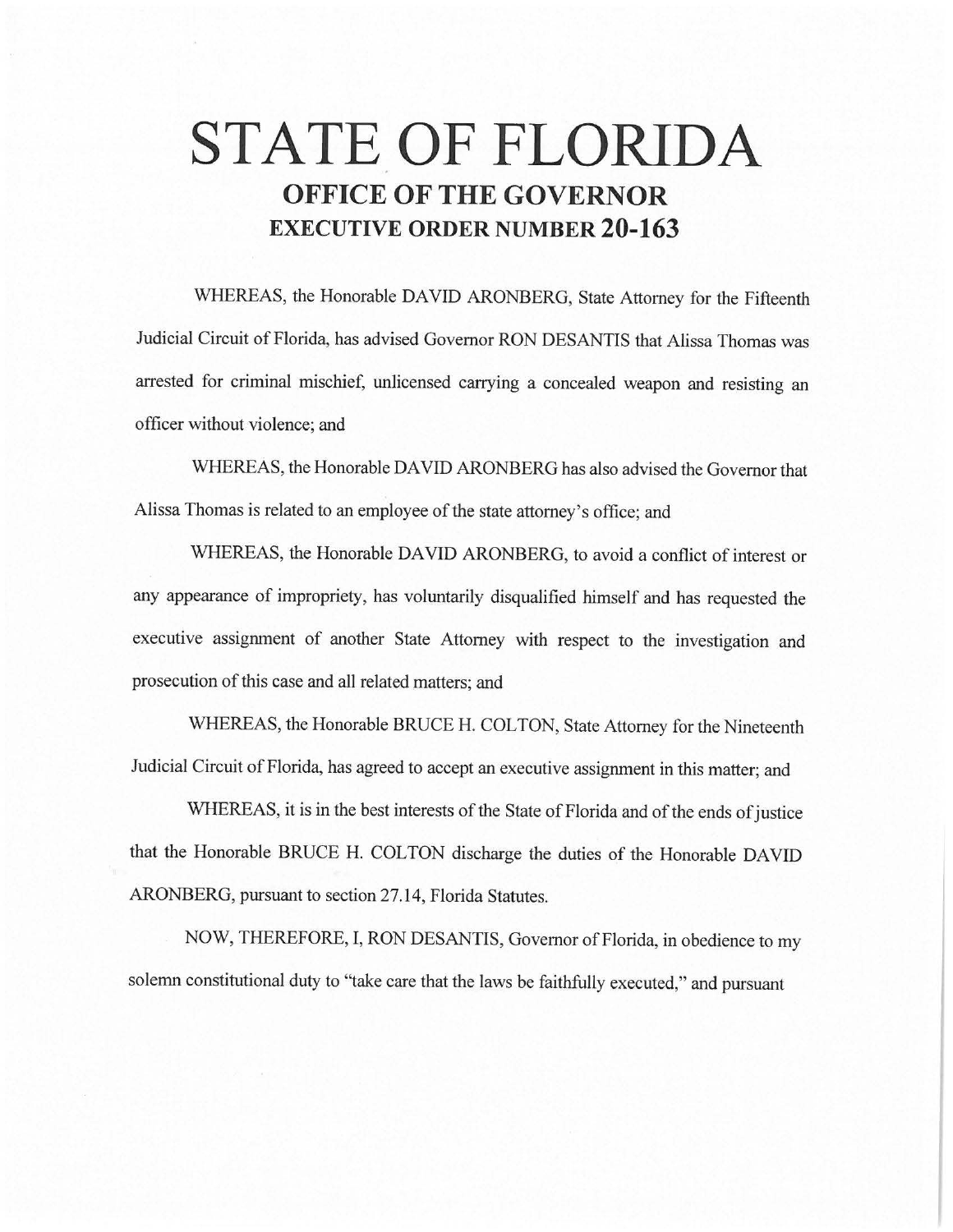to the Constitution and laws of the State of Florida, issue the following Executive Order, effective immediately:

## Section 1.

The Honorable BRUCE H. COLTON, State Attorney for the Nineteenth Judicial Circuit of Florida, referred to as the "Assigned State Attorney," is assigned to discharge the duties of the Honorable DAVID ARONBERG, State Attorney for the Fifteenth Judicial Circuit of Florida, as they relate to the investigation, prosecution, and all matters related to Alissa Thomas.

#### Section 2.

The Assigned State Attorney or one or more Assistant State Attorneys and Investigators, who have been designated by the Assigned State Attorney, shall proceed immediately to the Fifteenth Judicial Circuit of Florida, and are vested with the authority to perform the duties prescribed herein.

### Section 3.

All residents of the Fifteenth Judicial Circuit are requested, and all public officials are directed, to cooperate and render whatever assistance is necessary to the Assigned State Attorney, so that justice may be served.

#### Section 4.

The period of this Executive Assignment shall be for one (1) year, to and including July 1, 2021.